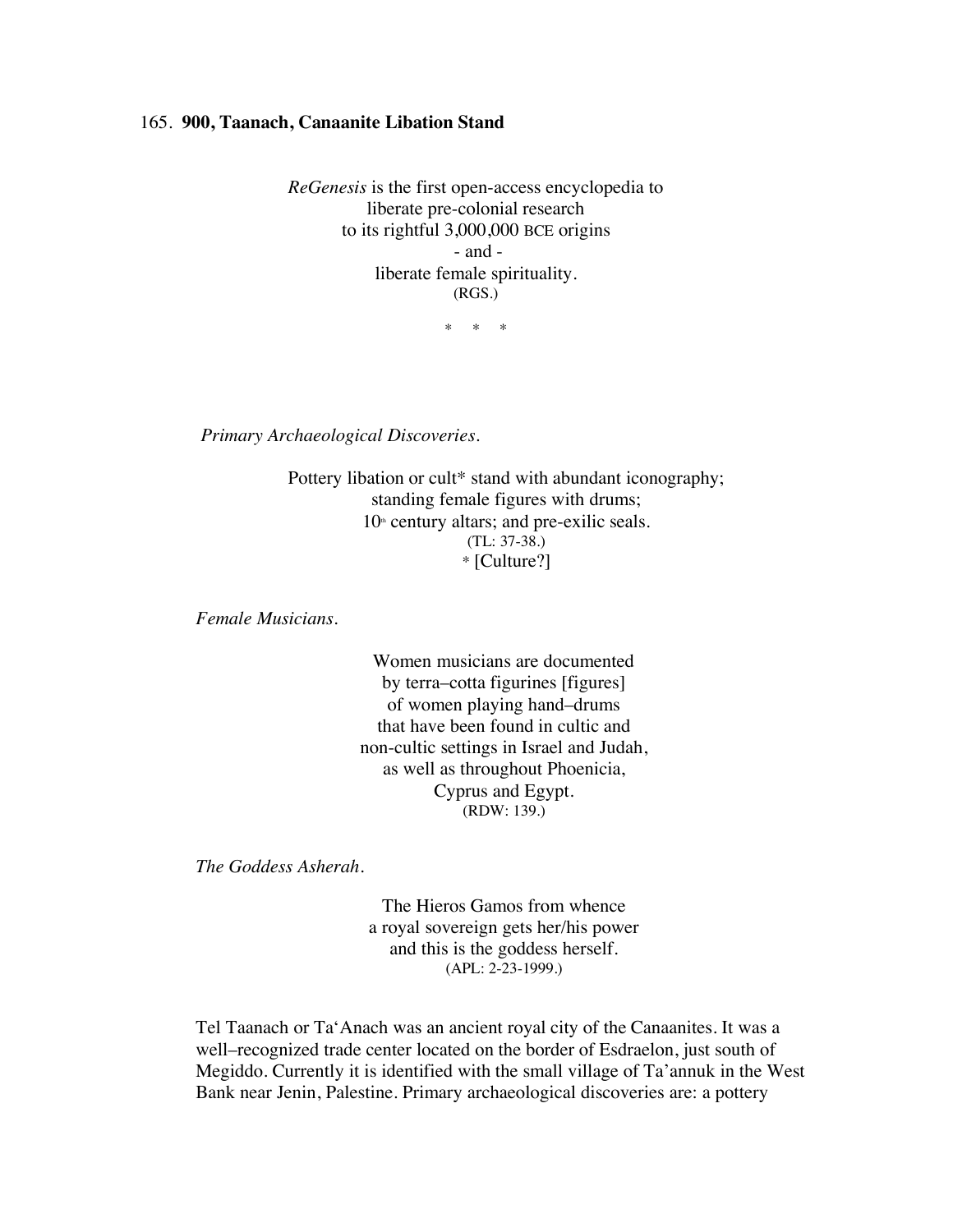libation or cult stand with abundant iconography; standing female figures with drums;  $10<sup>th</sup>$  century altars; and pre-exilic seals. (TL: 37-38.)

On the bottom tier of the libation stand pottery or temple model (GGL: 146) is Mother Goddess Asherah (or Astarte) (GGL: 147) seated on a cathedra throne between two lionesses. "Cathedra is defined as the official chair or throne of one in a position of prominence" and therefore Mother Goddess Asherah is referenced as a cathedra goddess. (RG: 29.) Also note that Asherah is not seated on a throne but she IS the throne: "the Hieros Gamos from whence a royal sovereign gets her/his power and this is the goddess herself." (APL.) Eric Neumann adds that the seated goddess is the "original form of the *enthroned Goddess*, and also the throne itself." (TGM: 98.)

Other items on the Libation Stand include two nude representations of Asherah with lotus blossoms and snakes; Asherim trees and branches (i.e. Asherah cultic representations); stylized six-branched menorah with a central axis (TTM: 34; MASC-R: 325); two sphinxes; and pubic triangles. Although other goddesses could be candidates here, given the nature of this Canaanites art plus the time period and location, it would not be an obvious line of inquiry. (ATLM; DIAAI: 49.) As the Taanach libation stand has amassed a wider consensus about the likelihood of ritual usage, it has concurrently stimulated further academic interest, research, and support of the Asherah pantheon.

Further considerations:

- Dever, William G. *Did God Have a Wife*? Grand Rapids, MI: William B. Eerdmans, 2005. 220-221. (GHW.)
- \_\_\_\_\_. "A Temple Built for Two." *Biblical Archaeology Review* 34.2 (Mar.-Apr. 2008): 55-62, 85-86. (ATB.)
- Hestrin, Ruth. *The Cult Stand from Taanach and Its Religious Background*. In 1987 Studia Phoenicia V. University Peeters. Leuven, Belgium. (1987). 61-77. (CST.)
- Stuckey, Johanna H. "The Great Goddesses of the Levant." *Bulletin of the Canadian Society of Mesopotamian Studies* 37 (2002): 147. (GGL.)

Delbert R. Hillers and Paul Lapp believe that the Taanach figure with a tambourine is a goddess, as "historically the drum is an attribute of the goddess that identifies her as the patron of ecstatic, orgiastic rites." (GWT: 616.) Furthermore, Hillers says it is 'astonishing' that the discussions about Yahweh and the mother – goddess are completely omitted from Israel's picture of Yahweh. (GWT: 618.) He adds "nothing was more natural for the neighbors of ancient Israel than to believe in goddesses." (GWT: 617.)

In *Reinstating the Divine Woman in Judaism*, J. Kien reminds us that during First Temple Period, women musicians were actively involved in the cult [culture] but come the Second Temple Period, male Levite priests replaced them.

These women musicians are documented by terra–cotta figurines [figures] of women playing hand – drums that have been found in cultic and non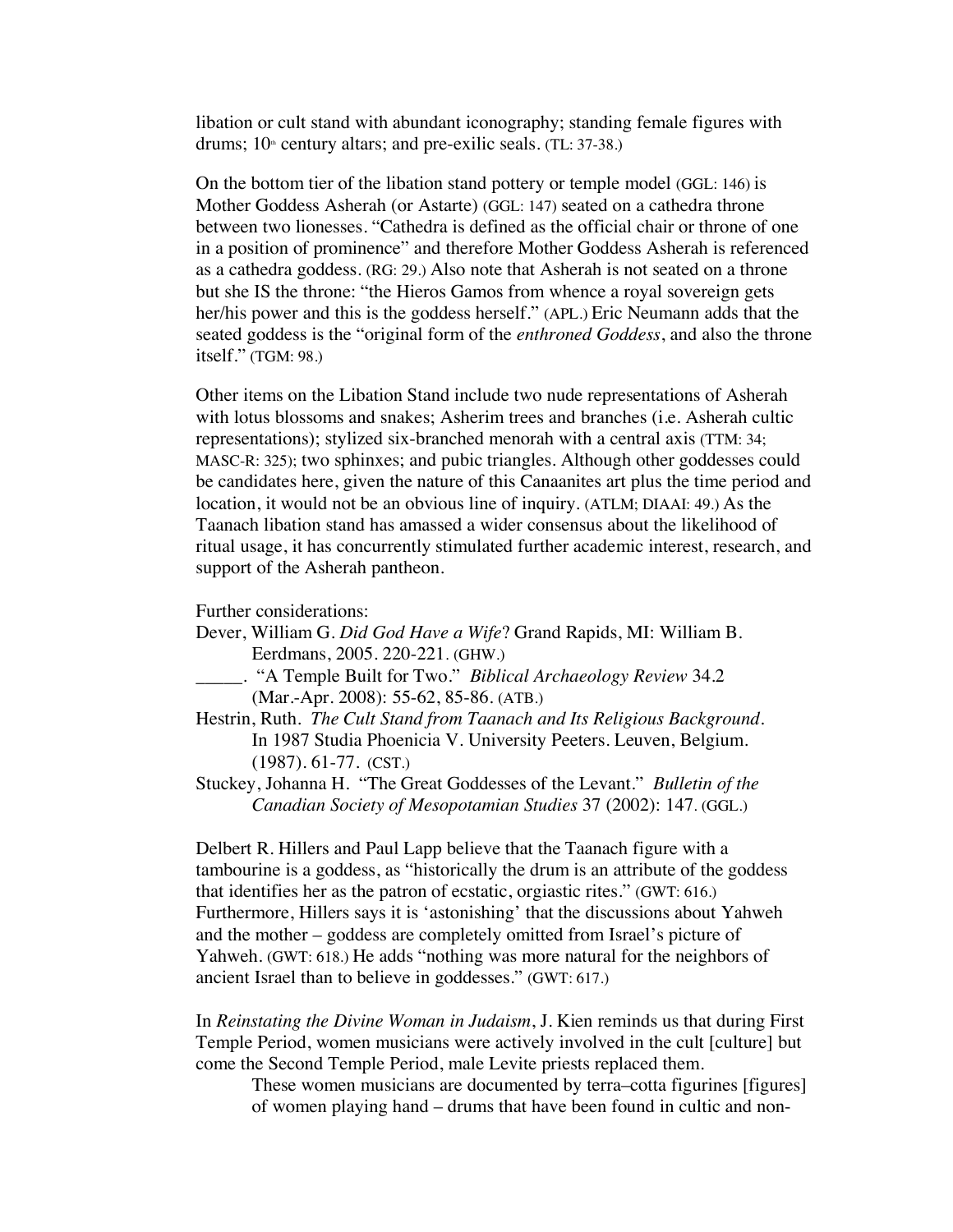cultic settings in Israel and Judah, as well as throughout Phoenicia, Cyprus and Egypt. Drumming or music-making exclusively by women is also documented in the Taanach. For example, women drumming, singing and dancing celebrated Israelite soldiers returning victorious from war (Miriam, Jephthah's daughter, Jg  $11.34$ ) (RDW: 139)).<sup>\*</sup>

\* As Jephthah returned to his house at Mizpah, his daughter came out from it to meet him; she was dancing to the sound of timbrels. (Jg 11.34.)

Further Canaanite and further afield trade centers and caravanserai research: 40,000, Har Karkom; 25,000, Caravanserai, Trade Routes, and Dark Mothers; 12,000 Pamukkale*/*Hierapolis, Anatolia (Central Turkey); 3250, Scorpion Tableau, Earliest Egyptian Proto-Hieroglyphics; 3000, Tell Brak; 2200, Nahariyah and Ashrath-Yam; 1800, Re-Visioning Goddess Sarah and Abraham; 1750-1700, Goddess of Kultepe, Anatolia; 1000, Ephesus, Anatolia; 900-800, Ka Goddess, Salamis, Cyprus; 800, Tanit; 800, Carthage, Africa, the Goddess Tanit and Sacrifice; 800-700, Kuntillet Ajrud and Khirbet El-Qom; 600-398, Astarte/Anat/Ashtaroth/Ishtar and Yahweh, Egypt; 600, Goddess Kaabou at Petra, Jordan plus Mecca, Saudi Arabia; 370, Isis and Philae, Egypt; 323-30, Kom Ombo Temple; and 100, Mecca, the Ka'aba and Sacred Stones. (RGS.)

Further research on the Anatolian Seljug Caravanserais and other key extended trade centers and routes throughout the ancient world:

Lawler, Andrew. "Erbil Revealed." *Archaeology* 67.5 (Sep. – Oct. 2014): 39. (ER: 39.)

Yavuz, Aysil Tukel. "The Concepts That Shape Anatolian Seljug Caravanserais." *Muqarnas*, Vol. 14 (1997): 80-95. (CSA.)

Further Taanach research: 2000, Asherah. (RGS.)

For recommended summary of the Davidic through First and Second Temple historical transitions: 1000-600, Davidic Kingship, Solomon, Philistines, and Temple Transitions. (RGS.)

Further research on the Solomon plus first temple transitions: 2000-1200, Ras Shamra; and 970, and First Temple, Menorah, and Weavings. (Also see CE entry: 70, Destruction of Jerusalem Temple.) (RGS.)

Further Menorah research: 3000, Earliest Menorah Finds; 2000, Bethel, Almond City, and Asherah; 2200, Nahariyah and Ashrath-Yam; 2000, Asherah; 1500, Lachish Ewer, Triangle, and Menorah; 970, First Temple, Menorah, and Weavings. (RGS.) (Also see CE entry: 70, Destruction of Jerusalem Temple.) (RG.)

Further Asherah research: 2000, Asherah; 2000-1200, Ras Shamra; 1500, Lachish Ewer, Triangle, and Menorah; 970, First Temple, Menorah, and Weavings; 800- 700, Kuntillet Ajrud and Khirbet El-Qom; 600-398, Astarte/Anat/Ashtaroth/Asherah/ Ishtar and Yahweh, Egypt; and 538 BCE-70 CE Second Temple Period. (RGS.)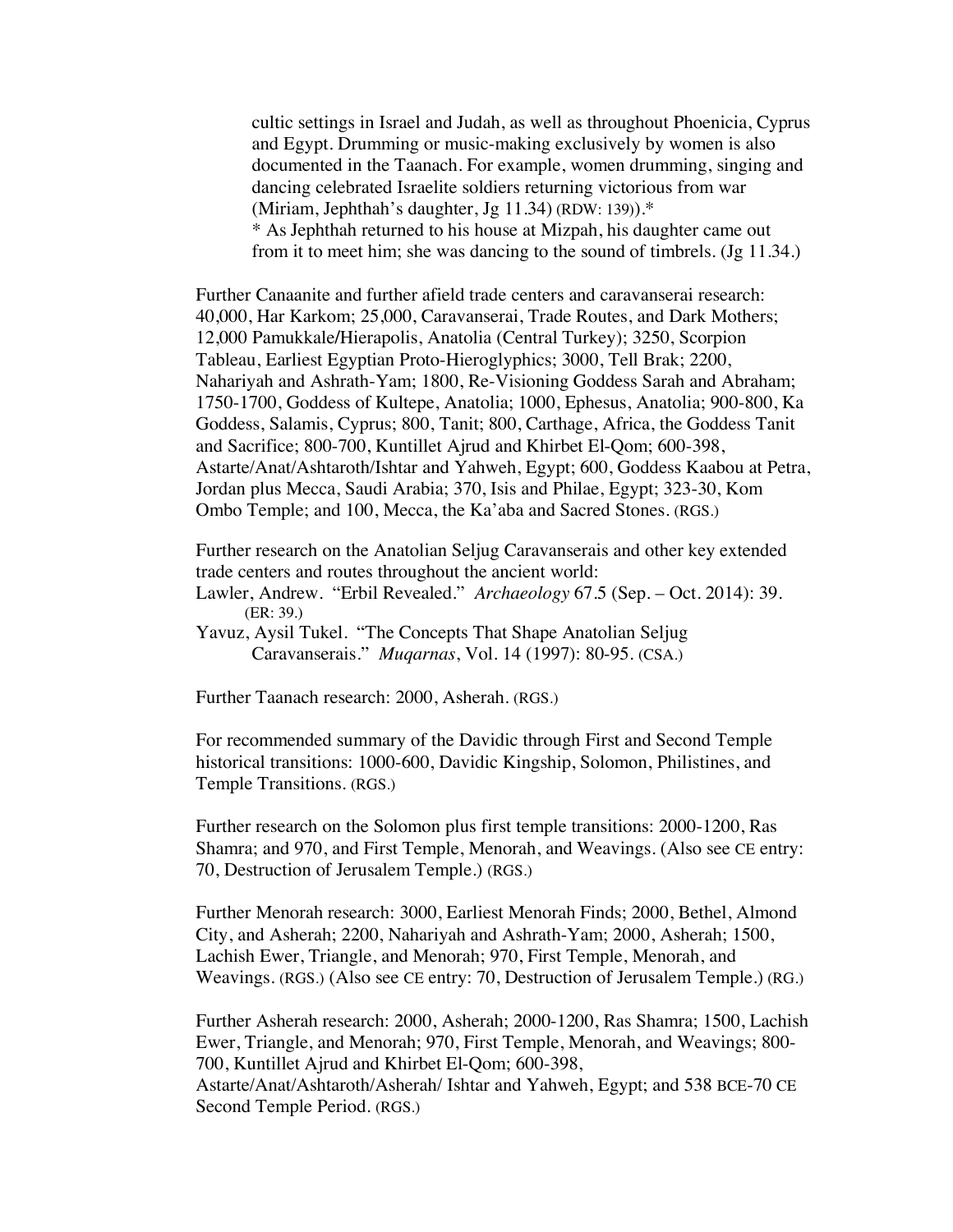Further biblical research on Miriam plus female prophets Deborah, Huldah, Noadiah, Anna, and Philip's four daughters; wise women Tekoa, Queen Mother Jezebel (QM: 392) and Queen Vashti; and disciples Mary, Mary Magdalene (*Apostola Apostolorum)*, and Joanna:

- Ackroyd, Peter R. "Goddess, Women and Jezebel." *Images of Women in Antiquity.* Eds. Averil Cameron, and Amélie Kuhrt. Detroit, MI: Wayne State University Press, 1983. 245-259. (GWZ.)
- Coogan, Michael D. *God and Sex: What the Bible Really Says*. New York, NY: Twelve, 2010. (GAS.)
	- Taussig, Hal. *A New New Testament: A Reinvented Bible for the Twenty-First Century Combining Traditional and Newly Discovered Texts. Boston,*  MA: Houghton Mifflin Harcourt, 2013. (NNT.)

Further Taanach research:

- Hestrin, Ruth. *The Cult Stand from Taanach and Its Religious Background*. In 1987 Studia Phoenicia V. University Peeters. Leuven, Belgium. (1987). 61-77. (CST.)
- Hillers, Delbert R. "The Goddess with the Tambourine: Reflections on an Object from Taanach." *Concordia Theological Monthly* 41.9 (Oct. 1970): 606-619. (GWT.)
- Kien, Jenny. *Reinstating the Divine Woman in Judaism.* Parkland, FL: Universal Publishers, 2000. (RDW.)
- Lewis, Theodore J. "Divine Images and Aniconism in Ancient Israel." *Journal of the American Oriental Society* 18.1 (Jan.-Mar. 1998): 36- 53. (DIAAI.)
- Long, Asphodel. "Asherah, The Tree of Life and the Menorah: Continuity of a Goddess Symbol in Judaism?" Paper presented at the Britain and Ireland School of Feminist Theology Annual Conference, at Plymouth, Devon. *Sophia Papers* No. 1 (1996). (ATLM.)
- Scham, Sandra. "The Lost Goddess of Israel." *Archaeology* 58.2 (Mar.-Apr. 2005): 36-40. (LGI.)
- Yarden, Leon. *The Tree of Light; A Study of the Menorah, the Seven-Branched Lampstand*. Ithaca, NY: Cornell University Press, 1971. (TL.)

To compare various time–lines plus creation myths that are gender–inclusive:

- Bakan, David. *And They Took Themselves Wives*. San Francisco, CA: Harper & Row: 1979. (ATT.)
- Bird, Phyllis A. *Missing Persons and Mistaken Identities: Women and Gender in Ancient Israel.* Minneapolis, MN: Fortress Press, 1997. (MPMI.)
- Callahan, Tim. *Secret Origins of the Bible.* Altadena, CA: Millennium Press, 2002. 30-55. (SOTB.)
- George, Arthur L., and Elena George. *The Mythology of Eden*. Lanham, MD: Hamilton Books, 2014. (TMOE.)
- Graham, Lloyd. *Deceptions and Myths of the Bible*. New York, NY: Carol Pub. Group, 1997. (DMB.)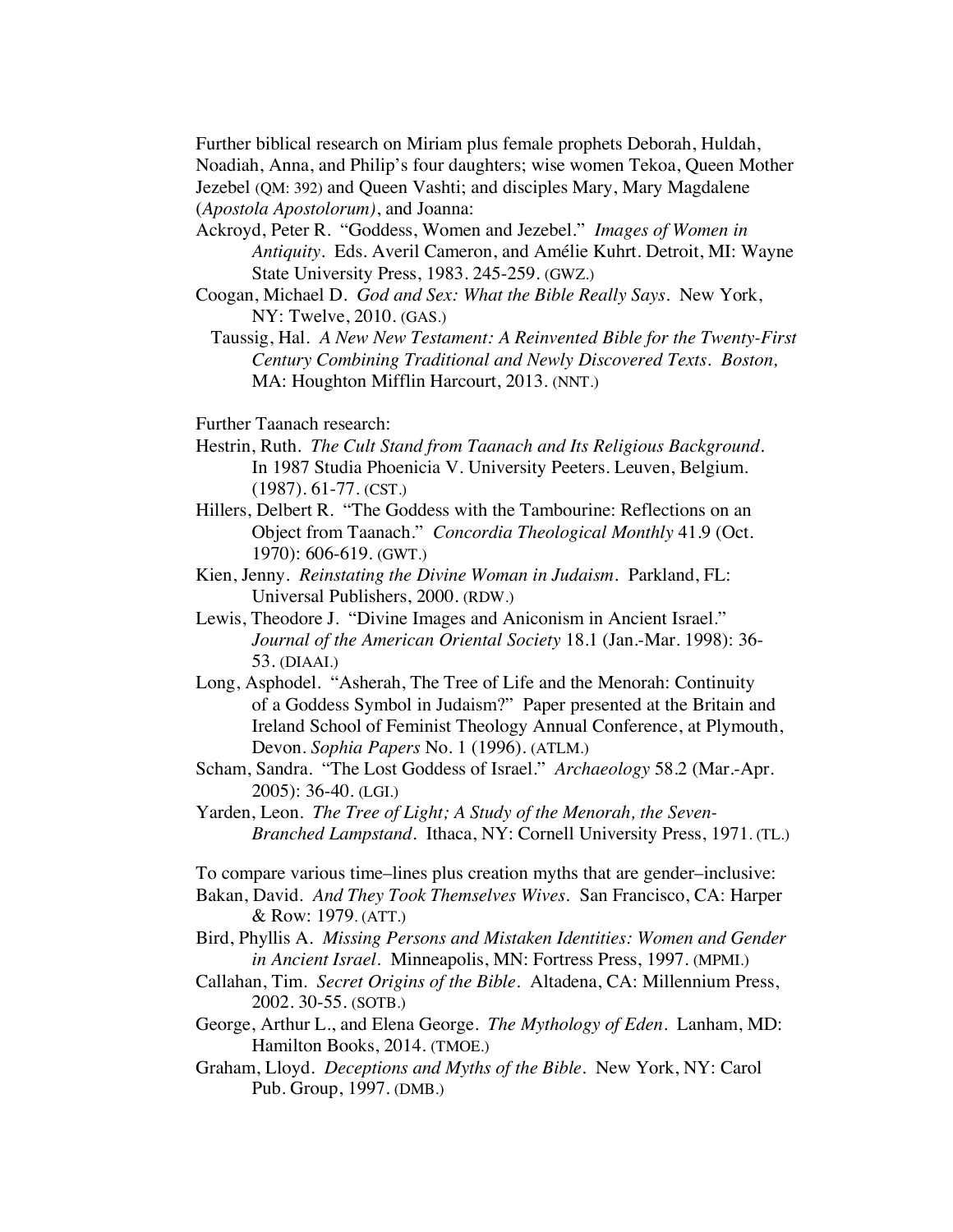- Jastrow, Morris Jr. "Adam and Eve in Babylonian Literature." *The American Journal of Semitic Languages and Literatures* 15.4 (Jul. 1899): 193-214. (AAE.)
- Kien, Jenny. *Reinstating the Divine Woman in Judaism.* Parkland, FL: Universal Publishers, 2000. (RDW.)
- Martos, Joseph, and Pierre Hégy. *Equal at the Creation: Sexism, Society, and Christian Thought*. Toronto, Canada: University of Toronto Press, 1998. (EAC.)
- Philpot, J. H. *The Sacred Tree: or, the Tree in Religion and Myth*. London, England: Macmillan, 1897. (ST.)
- Shryock, Andrew, Daniel L. Smail, and Timothy K. Earle. *Deep History: The Architecture of Past and Present*. Berkeley, CA: University of California Press, 2011. (DH.)
- Stanton, Elizabeth C. *The Woman's Bible*. Seattle, WA Coalition Task Force on Women and Religion, 1974. (TWB.)
- Taussig, Hal. *A New New Testament: A Reinvented Bible for the Twenty-First Century Combining Traditional and Newly Discovered Texts. Boston,*  MA: Houghton Mifflin Harcourt, 2013. (NNT.)
- Teubal, Savina J. *Sarah the Priestess: The First Matriarch of Genesis*. Athens, OH: First Swallow Press, 1984. (STP.)
	- \_\_\_\_\_. *Ancient Sisterhood: The Lost Traditions of Hagar and Sarah*. Athens, OH: Swallow Press, 1990. xxv. (ASLT.)
- Thompson, William Irving. *The Time Falling Bodies Take to Light: Mythology, Sexuality and the Origins of Culture.* London, England: Rider/Hutchinson, 1981. (TFB.)
- White, Lynn Jr. "The Historical Roots of Our Ecologic Crisis." *Science* 155. 3767 (Mar. 10, 1967): 1203-1207. (HRE.)

Further research on the evolution and rise of patristic dominance and monotheism in ancient Israel:

Ackerman, Susan. *Under Every Green Tree: Popular Religion in Sixth-Century Judah*. Harvard Semitic Monographs, 46. Atlanta, GA: Scholars Press, 1992. 65-66. (UEGT.)

- \_\_\_\_\_. "The Queen Mother and the Cult in Ancient Israel." *Journal of Biblical Literature* 112.3 (1993): 385-401. (QM.)
- \_\_\_\_\_. "At Home with the Goddess." *Symbiosis, Symbolism, and the Power of the Past: Canaan, Ancient Israel, and Their Neighbors from the Late Bronze Age through Roman Palaestina.* Eds. William G. Dever, and Seymour Gitin. Winona Lake, IN: Eisenbrauns, 2003. (AHOG.)
- Becking, Bob, et al. *Only One God? Monotheism in Ancient Israel and the Veneration of the Goddess Asherah.* Sheffield, England: Continuum, 2001. (OOG.)
- Biale, David. "The God with Breasts: El Shaddai in the Bible." *History of Religions* 21.3 (Feb. 1982): 240-256. (GWB.)
- Binger, Tilde. *Asherah: Goddess in Ugarit, Israel and the Old Testament.* Sheffield, England: Sheffield Academic Press, 1997. (A.)
- Bird, Phyllis A. *Missing Persons and Mistaken Identities: Women and Gender*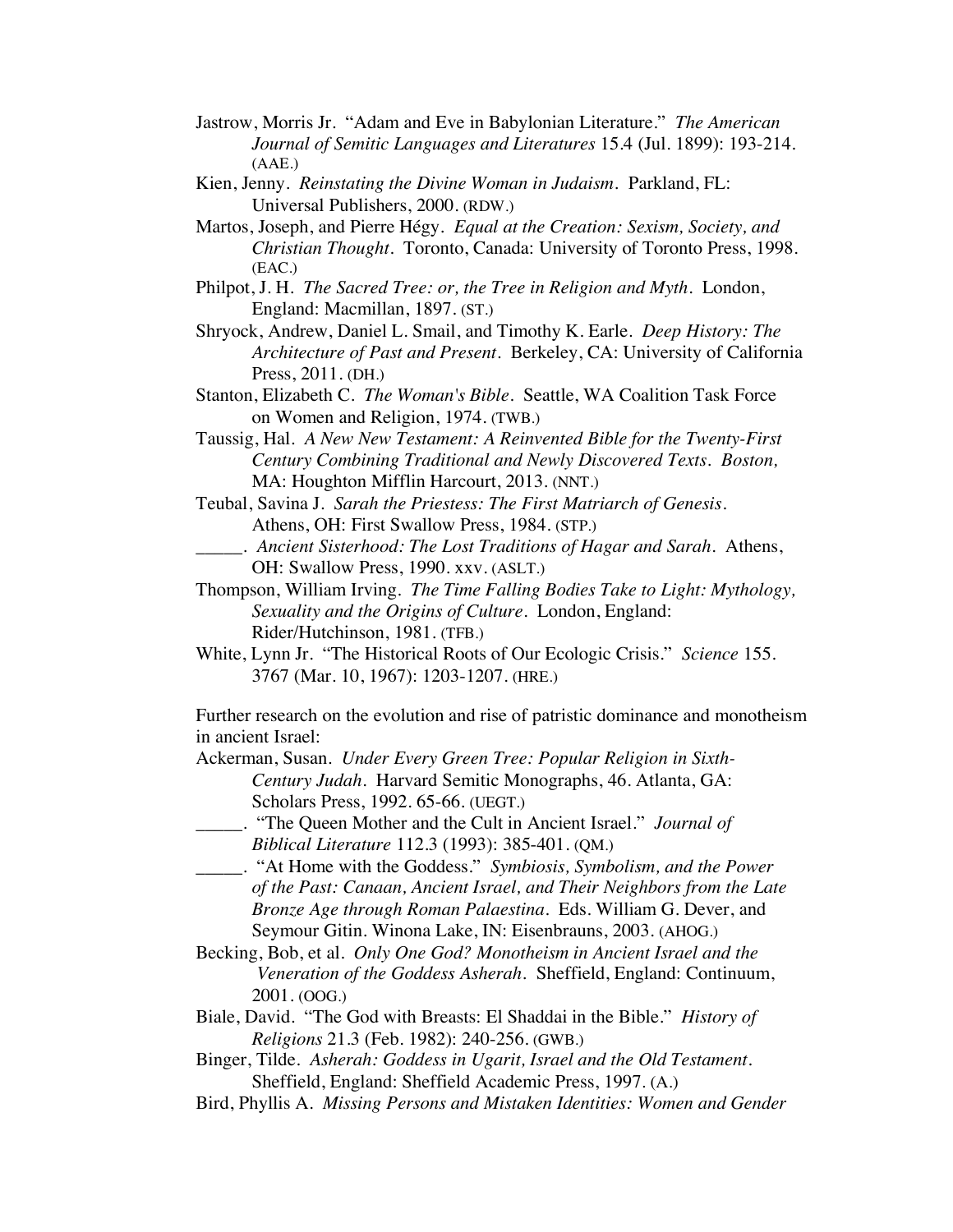| in Ancient Israel. Minneapolis, MN: Fortress Press, 1997. (MPMI.)           |
|-----------------------------------------------------------------------------|
| Christ, Carol P. "Heretics and Outsiders: The Struggle over Female Power in |
| Western Religion." Soundings: An Interdisciplinary Journal 61.3,            |
| Dilemmas of Pluralism: The Case of Religion in Modernity (Fall 1978):       |
| 260-280. (SOF.)                                                             |
|                                                                             |
| "Toward a Paradigm Shift in the Academy and in Religious Studies."          |
| The Impact of Feminist Research in the Academy. Ed. Christie Farnham.       |
| Bloomington: Indiana University Press, 1987. 53-76. (TPS.)                  |
| "New Definition of Patriarchy: Control of Women's Sexuality, Private        |
| Property, and War." Feminist Theology 24:3 (April 2016): 214-225.           |
| (NDP.)                                                                      |
| Cohen, Shaye J. D. "The Origins of the Matrilineal Principle in Rabbinic    |
| Law." Association for Jewish Studies 10.1 (Spring 1985): 19-53. (OM.)       |
| _. The Beginnings of Jewishness: Boundaries, Varieties, Uncertainties.      |
| Berkeley, CA: University of California Press, 1999. (BJ.)                   |
| Cornelius, Izak. The Many Faces of the Goddess: The Iconography of the      |
| Syro-Palestinian Goddesses Anat, Astarte, Qedeshet, and Asherah C.          |
| 1500- 1000 BCE. Orbis biblicus et orientalis, 204. Fribourg,                |
| Switzerland: Academic Press, 2004. (MFG.)                                   |
| Day, John. "Asherah in the Hebrew Bible and Northwest Semitic Literature."  |
|                                                                             |
| Journal of Biblical Literature 105.3 (Sep. 1986): 385-408. (AH.)            |
| . Yahweh and the Gods and Goddesses of Canaan. Sheffield, England:          |
| Sheffield Academic Press, 2000. San Francisco, CA: Harper, 1993. (YGG.)     |
| Davies, Steve. "The Canaanite-Hebrew Goddess." The Book of the Goddess      |
| Past and Present. Ed. Carl Olson. New York, NY: Crossroad, 1983.            |
| 68-79. (CHG.)                                                               |
| Dever, William G. Who Were the Early Israelites, and Where Did They Come    |
| from? Grand Rapids, MI: William B. Eerdmans, 2003. (WWEI.)                  |
| . Did God Have a Wife? Archaeology and Folk Religion in Ancient             |
| Israel. Grand Rapids, MI: William B. Eerdmans, 2005. (GHW.)                 |
| $\Box$ . "A Temple Built for Two." <i>Biblical Archaeology Review</i> 34.2  |
| (Mar.-Apr. 2008): 55-62, 85-86. (ATB.)                                      |
| Hadley, Judith M. "William Robertson Smith and the 'Asherah.'" William      |
| Robertson Smith: Essays in Reassessment. Ed. William Johnstone.             |
|                                                                             |
| Journal for the Study of the Old Testament Supplement Series 189            |
| $(1995): 164-179. (WRSA.)$                                                  |
| _____. The Cult of Asherah in Ancient Israel and Judah: Evidence for a      |
| Hebrew Goddess. New York, NY: Cambridge University Press, 2000.             |
| (COA.)                                                                      |
| Handy, K. Lowell. Among the Host of Heaven: The Syro-Palestinian            |
| Pantheon as Bureaucracy. Winona Lake, IN: Eisenbrauns, 1994. (AHH.)         |
| Hestrin, Ruth. "The Lachish Ewer and the Asherah." Israel Exploration       |
| Journal 37.4 (1987): 212-223. (LEA.)                                        |
| _. The Cult Stand from Taanach and Its Religious Background. In 1987        |
| Studia Phoenicia V. University Peeters. Leuven, Belgium. (1987). 61-        |
| 77. (CST.)                                                                  |
| "Understanding Asherah: Exploring Semitic Iconography." The                 |
|                                                                             |
|                                                                             |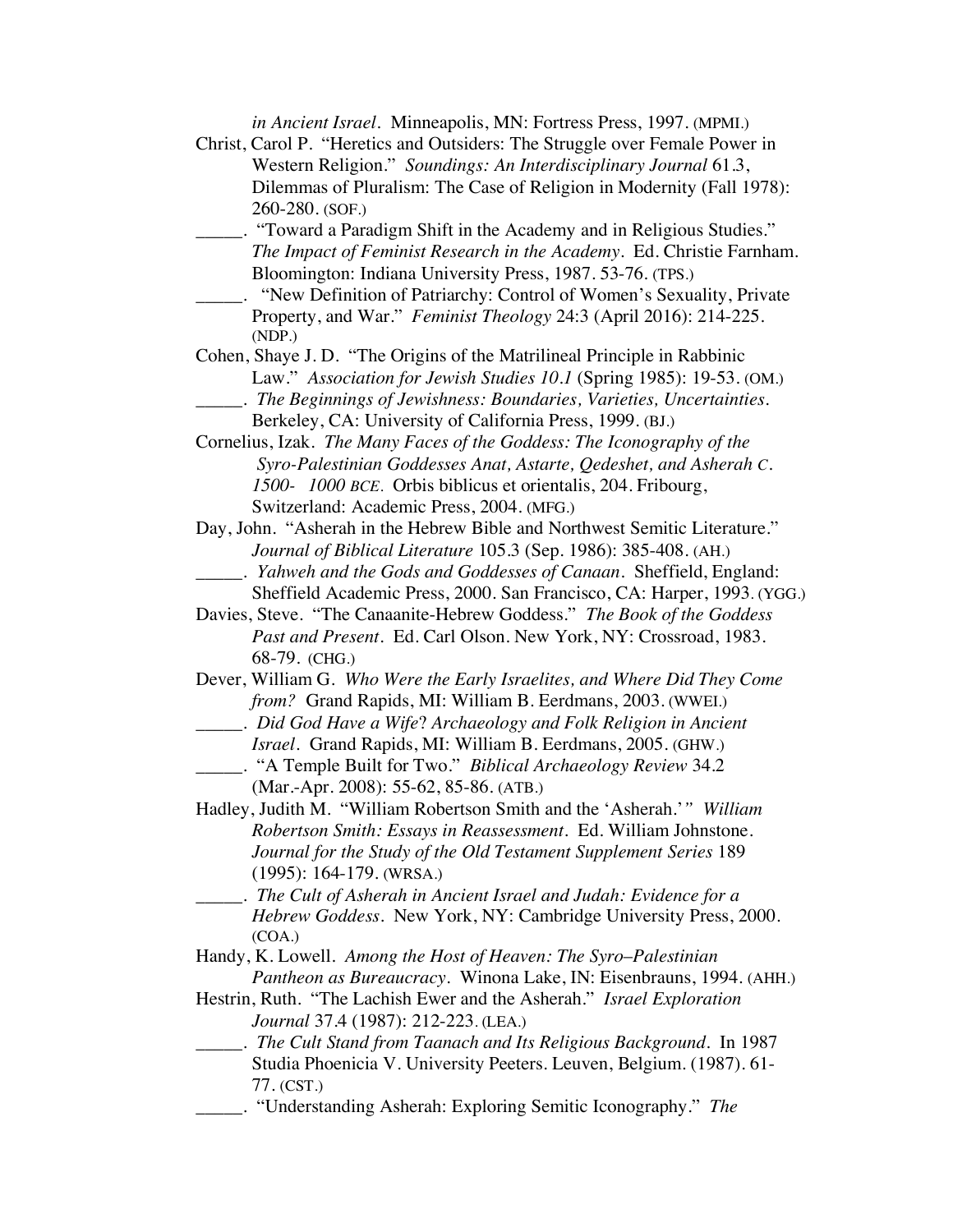*Biblical Archaeology Review Journal* 17.5 (1991): 50-59. (UA.)

- Keel, Othmar, and Christoph Uehlinger. *Gods, Goddesses, and Images of God in Ancient Israel.* Minneapolis, MN: Fortress Press, 1998. (GGI.)
- Keel, Othmar. *Goddesses and Trees, New Moon and Yahweh*. Sheffield, England: Sheffield Academic Press, 1998. (GAT.)
- Kien, Jenny. *Reinstating the Divine Woman in Judaism.* Parkland, FL: Universal Publishers, 2000. (RDW.)
- Kosnik, Darlene. *History's Vanquished Goddess Asherah*. Sanford, MI: Emergent Press, 2014. (HVG.)
- Lerner, Gerda. "The Patriarchs." *The Creation of Patriarchy.* Oxford, England: Oxford University Press, 1986. 161-179. (TCOP.)
- Long, Asphodel. *In a Chariot Drawn by Lions: The Search for the Female in Deity.* London, England: The Women's Press, 1992. (CDBL.)
- Margalit, Baruch. *"*The Meaning and Significance of Asherah.*" Vetus Testamentum* XL.3 (1990): 264-297. (TMSA.)
- Mazar, Amihai. *Archaeology of the Land of the Bible, 10,000-586 BCE.* New York, NY: Doubleday, 1990. (ALB.)
- Olyan, Saul M. *Asherah and the Cult of Yahweh in Israel.* Atlanta, GA: Scholars Press, 1988. (ACY.)
- Parker, Simon B. Ed. *Ugaritic Narrative Poetry. Atlanta,* GA: Scholars Press, 1997. (UNP.)
- Patai, Raphael. "The Goddess Asherah." *Journal of Near Eastern Studies* 24.1/2 (Jan. – Apr. 1965): 37-52. (TGA.)
- \_\_\_\_\_. *The Hebrew Goddess.* 1967. Philadelphia, PA: Ktav Publishing House, 1990. (HG.)
- Petty, Richard J*. Asherah: Goddess of Israel*. New York, NY: Peter Lang, 1990. (AGL.)
- Smith, Mark S. "God Male and Female in the Old Testament: Yahweh and His Asherah." *Theological Studies* 48 (1987): 333-40. (GMF.)
- \_\_\_\_\_. *The Origins of Biblical Monotheism: Israel's Polytheistic Background and the Ugaritic Texts.* New York, NY: Oxford University Press. 2001. (OB.)
- \_\_\_\_\_. *The Early History of God: Yahweh and the Other Deities in Ancient Israel.* Dearborn, MI: William B. Eerdmans, 2002. (EHG.)

Stuckey, Johanna H. "The Great Goddesses of the Levant." *Bulletin of the Canadian Society of Mesopotamian Studies* 37 (2002): 127-157. (GGL.)

- \_\_\_\_\_. "Asherah. Supreme Goddess of the Levant." *Matrifocus* 3. 3 (Beltane 2004.) (ASG.)
- \_\_\_\_\_. "Asherah and the God of the Early Israelites." *Matrifocus* 3.4 (Lammas 2004). (AGE.)
- \_\_\_\_\_. "Sacred Repositories and Goddess Figurines." *Matrifocus* 7.3 (Beltane 2008), (SRG.)

Taylor, Joan E. "The Asherah, the Menorah and the Sacred Tree." *Journal for the Study of the Old Testament* No. 66 (Je, 1995): 29-54. (AMST.)

Wanlass, Ramona. "The Goddess, Syncretism, and Patriarchy: Evolution and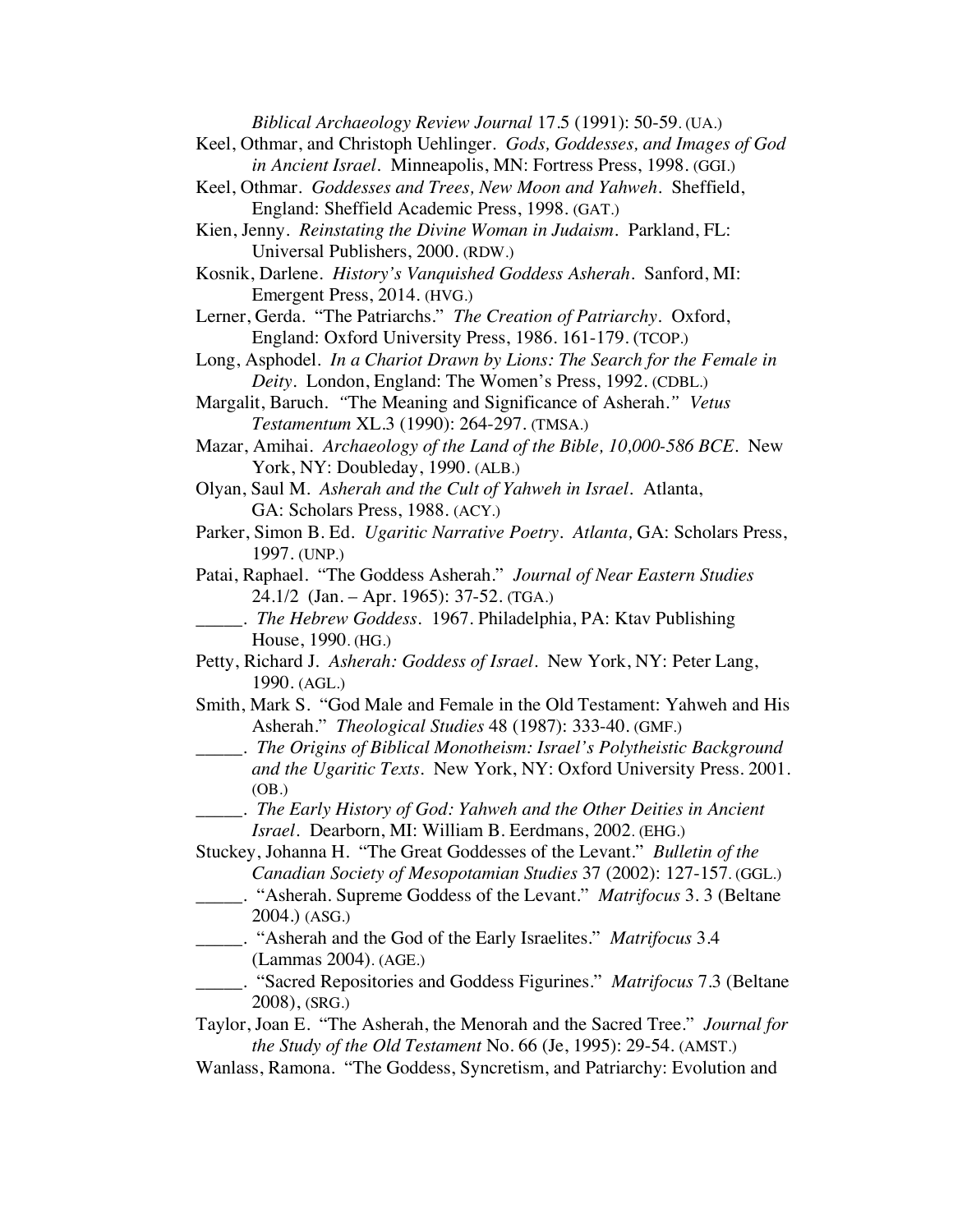Extinction of the Goddess during the Creation of Patriarchy in Ancient Israel." *Women in Judaism: A Multidisciplinary Journal* 8.2 (Winter 2011): 1-16. (GSP.)

Wiggins, Steve A. *A Reassessment of Asherah: A Study According to the Textual Sources of the First Two Millennia B.C.E.* Neukirchener Verlag Neukirchen-Vluyn, Germany: Verlag, Butzon, and Bercker Kevelaer, 1993. 191. (ROA.)

Further menorah research:

Hachlili, Rachel. *The Menorah, the Ancient Seven-Armed Candelabrum: Origin, Form, and Significance.* Boston, MA: Brill, 2001. (MASC-R.)

- Hestrin, Ruth. "The Lachish Ewer and the Asherah." *Israel Exploration Journal* 37.4 (1987): 212-223. (LEA.)
- \_\_\_\_\_. *The Cult Stand from Taanach and Its Religious Background*. In 1987 Studia Phoenicia V. University Peeters. Leuven, Belgium: (1987). 61- 77. (CST.)
- \_\_\_\_\_. "Understanding Asherah: Exploring Semitic Iconography." *The Biblical Archaeology Review Journal* 17.5 (1991): 50-59. (UA.)
- Long, Asphodel. "Asherah, The Tree of Life and the Menorah: Continuity of a Goddess Symbol in Judaism?" Paper presented at the Britain and Ireland School of Feminist Theology Annual Conference, at Plymouth, Devon. *Sophia Papers* No. 1 (1996). (ATLM.)
- Meyers, Carol L. *The Tabernacle Menorah: A Synthetic Study of a Symbol from the Biblical Cult*. Missoula, MT; Scholars Press, 1976. (TTM.)
- Taylor, J. E. "The Asherah, the Menorah and the Sacred Tree." *Journal for the Study of the Old Testament* No. 66 (Jun. 1995): 29-54. (AMST.)
- Yamashita, Tadanori. *The Goddess Asherah.* Diss. Yale University, 1964. Ann Arbor, MI: ProQuest/UMI, 1964. (Publication No. AAT 8103904). (GA.)

Additional examples of *Hieros Gamos* and goddesses/queens venerated alongside of male gods/kings/princes are: Hebrew Asherah – Baal/Yahweh (MOO: 376); \* Ugaritic/Canaanite Athirah – El (bull) (MOO: 376); \*\* Shekhinah – Yahweh (HG: 105-111); Babylonian Aruru (Asherah/Ashratum) – god Anu (TGA: 39; MOO: 376); Punic Tanit – Baal Hammon (MOO: 378); N. Syrian Tanit – Lord of Mount Amanus (MOO: 378); Sumerian Inanna – Dumuzi (MOO: 383); Levant Astarte – Baal (GGL: 131); Sumerian (not Semitic) Ishtar – Tammuz (MOO: 383); Greek Aphrodite – Adonis (MOO: 383); Hittite/Phrygian Cybele and Attis (SMA: 54); Adam and Eve; \*\*\* Sarah and Abraham; and Lady Ikoom, Snake Queen and mother of Lord Wa'oom Uch'ab Tzi'kin, royal ruler of the Mayan Snake Dynasty c. 562 AD (TSK: 16). (Also note subsequent Mayan Snake Queen named K'abel (TSK: 16).) \* Astarte/Athart/'ttrt was 'Baal's Other Self' (GGL: 131).

\*\* According to Ugaritic texts, Canaanite Athirah is Hebrew Asherah (MOO: 376).

\*\*\* Or, Eve and Adam?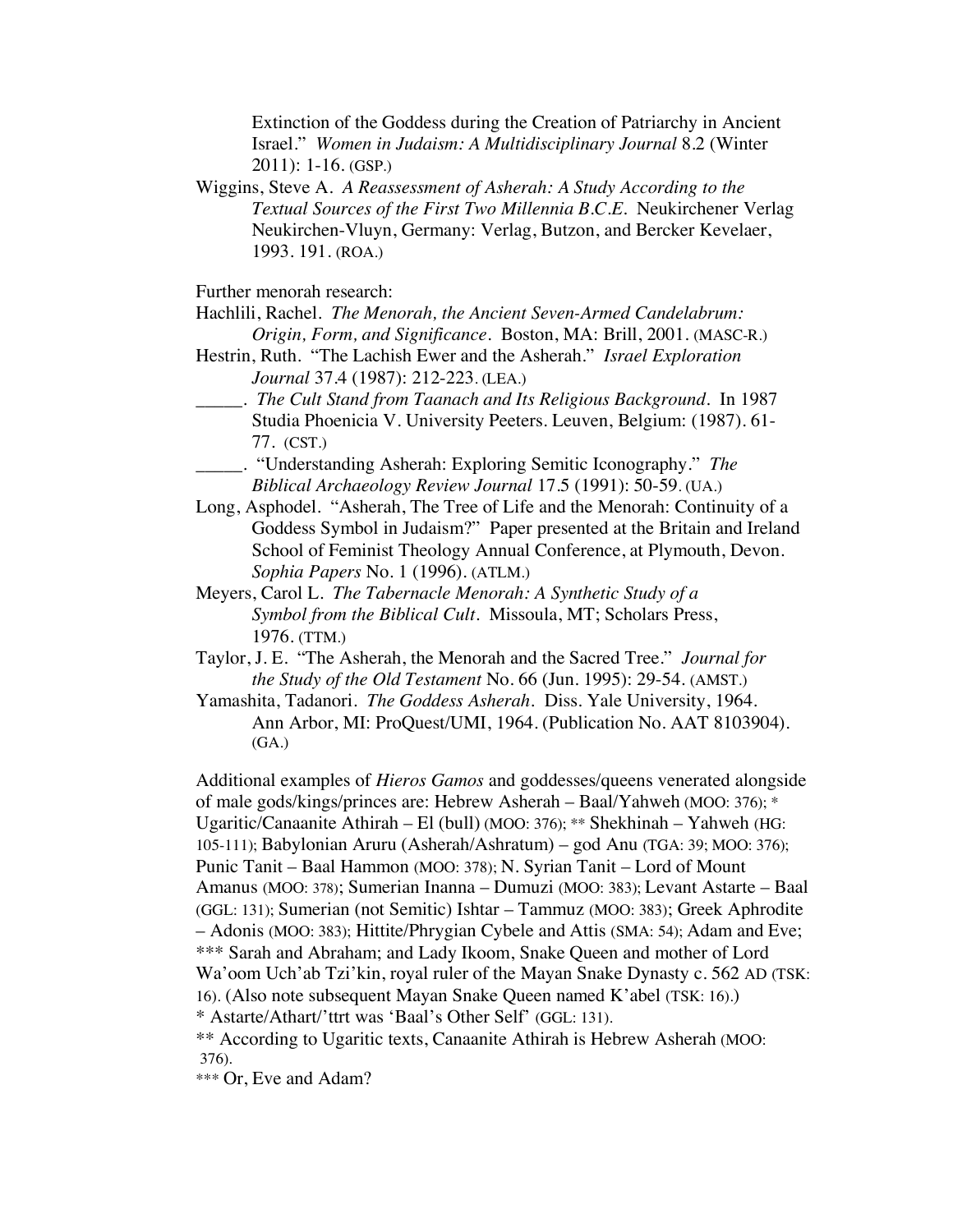Further Hieros Gamos research: 7000-3500 (1450), Old Europe; 4400-2500, Olympus Hera; 3200-539, Proto Elamite Goddesses and Matrilineal Aspects; 3000, First Dynasty, Egypt; 3000-1450, Gournia; 2613-2494, Hathor's Dendera (Denderah) Temple, Egypt; 1800, Re-Visioning Goddess Sarah; 1750, Hammurabian Dynasty, Babylon, Ishtar, and Inanna; 1479-1425 Tuthmosis III, Egyptian King; 1000, Ephesus, Anatolia; 900, Taanach, Canaanite Libation Stand; 750-650, Cybele and King Midas, Anatolia; 323-30, Temple Kom Ombo, Egypt; and 200, Winged Victory. (RGS.)

IMAGE: MADABA MAP OF HOLY LAND: MADABA, JORDAN. PHOTO: © GSA. DESCRIPTION: THE MADABA MOSAIC MAP IN THE CHURCH OF ST. GEORGE IN MADABA, JORDAN IS THE OLDEST KNOWN CARTOGRAPHIC ILLUSTRATION OF THE HOLY LAND (ISRAEL AND PALESTINE) PLUS SYRIA AND THE EGYPTIAN NILE AREA. SLIDE LOCATION PETRA, SHEET 11, ROW 2, SLEEVE 4, SLIDE #11J, BCE. CO\_PET\_S11\_R2\_SL4\_S11J. VS. > CO\_PET\_S11\_R3\_SL4\_S7J. SHOT ON LOCATION: CHURCH OF ST. GEORGE IN MADABA, JORDAN: BRITISH MUSEUM, LONDON, ENGLAND. NOTE 1: FIELDWORK PROJECT 1989 AND 2002. PHOTO: NOTE CORRECT SLIDE KEY, CHRISI KARVONIDES' TEAM.

IMAGE: MADABA MAP OF HOLY LAND: MADABA, JORDAN. PHOTO: © GSA. DESCRIPTION: THE MADABA MOSAIC MAP IN THE CHURCH OF ST. GEORGE IN MADABA, JORDAN IS THE OLDEST KNOWN CARTOGRAPHIC ILLUSTRATION OF THE HOLY LAND (ISRAEL AND PALESTINE) PLUS SYRIA AND THE EGYPTIAN NILE AREA. SLIDE LOCATION PETRA, SHEET 11, ROW 3, SLEEVE 1, SLIDE #24J, BCE. CO PET S11 R3 SL1 S24J. SHOT LOCATION: CHURCH OF ST. GEORGE IN MADABA, JORDAN AT THE BRITISH MUSEUM: LONDON, ENGLAND. NOTE 1: FIELDWORK PROJECT 1989 AND 2002.

IMAGE: TAANACH LIBATION STAND: CANAANITE, NORTHERN ISRAEL. SLIDE LOCATION, SHEET, ROW , SLEEVE SLIDE #, BCE. ON LOCATION: ILLUSTRATION/IMAGE TBD NOTE 1: FIELDWORK PROJECT. PHOTO NOTE: ILLUSTRATOR, CHRISI KARVONIDES. PHOTO NOTE: FOR FURTHER TAANACH RESEARCH AND IMAGES: RESOURCE: http://Dark Mother.sites-and-photos.com RESOURCE: (MUSEUM ART RESOURCE.) RESOURCE: (BRITISH MUSEUM: LONDON, ENGLAND.) RESOURCE: (ARCHAEOLOGY, ARCHITECTURE & ART.)

IMAGE: CATHEDRA MOTHER GODDESS ASHERAH: TEL TAANACH, CANAANITE (NORTHERN ISRAEL.)

IMAGE © GSA. DESCRIPTION: MOTHER GODDESS ASHERAH (OR ASTARTE) (GGL: 147) SEATED ON A CATHEDRA THRONE BETWEEN TWO LIONESSES. LOCATION TEL TAANACH.

NOTE 1: ASHERAH WAS THE PROTOTYPICAL MOTHER GODDESS OF THE SEVENTY CANAANITE GODS AND KNOWN AS "*QNYT* '*LIM*, 'PROCREATRESS OF THE GODS' OR '*UM L*(*M'*): 'MOTHER OF THE GODS.'" (AMST: 47.) (SOURCE: ENTRY ABOVE.) NOTE 2: GODDESS ASHERAH WAS WORSHIPED IN ISRAEL FROM THE DAYS OF THE FIRST SETTLEMENT IN CANAAN, AS THE HEBREWS HAD TAKEN OVER THE CULT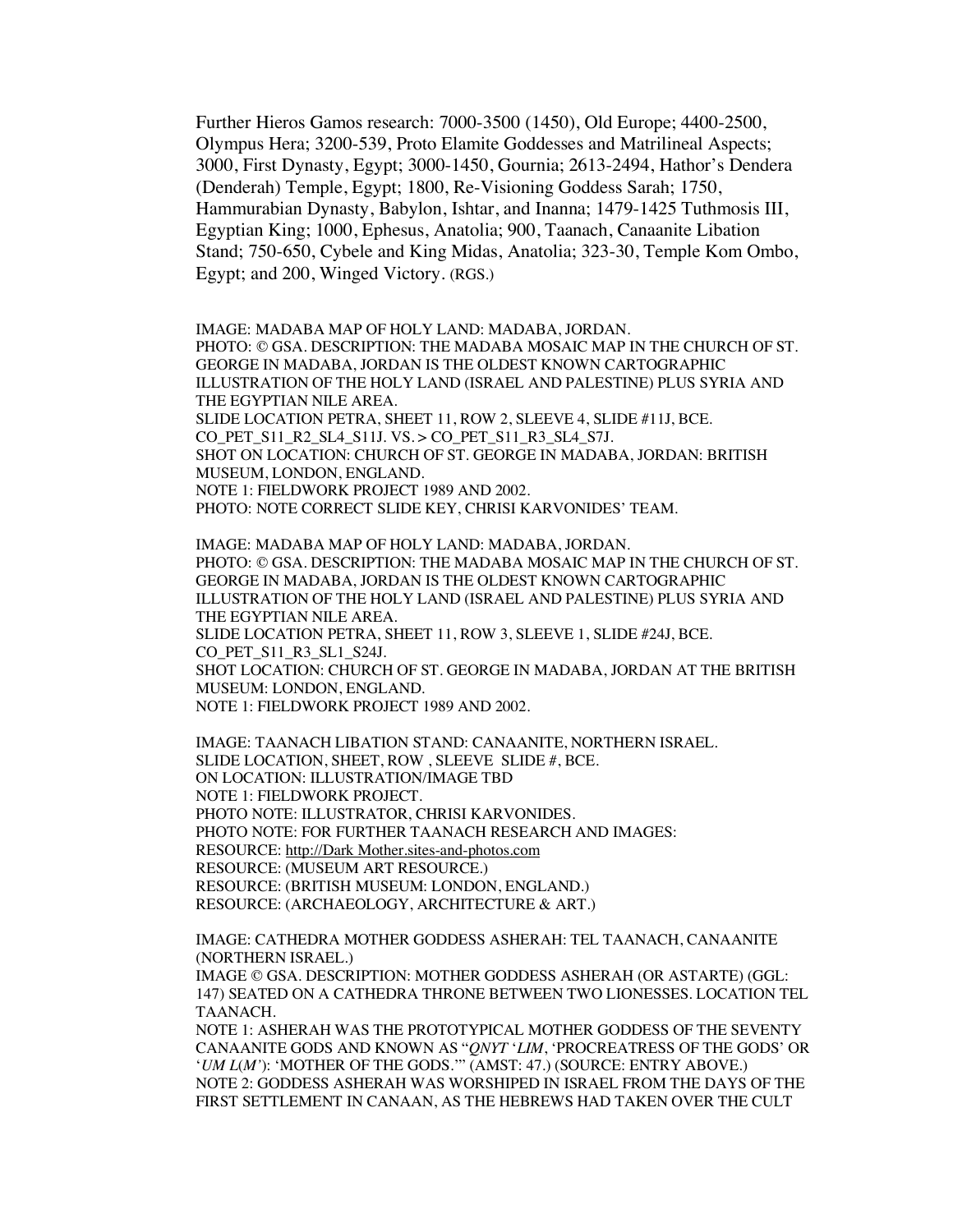[CULTURES] OF THIS GREAT MOTHER GODDESS FROM THE CANAANITES. (HG: 45.) NOTE 3: AN ICONOGRAPHIC INTERPRETATION OF CATHEDRA GODDESS INDICATES HIEROS GAMOS. (APL: 2-23-1999.) NOTE 4: "THE HIEROS GAMOS FROM WHENCE A ROYAL SOVEREIGN GETS HIS [OR HER] POWER AND THIS IS THE GODDESS HERSELF (APL: 2-23-1999)." NOTE 5: FIELDWORK PROJECT. PHOTO NOTE: ILLUSTRATION TBD, CHRISI KARVONIDES' TEAM.

IMAGE: PROCESSION INCLUDING A FEMALE DRUMMER: APPIAN WAY, ROME. PHOTO: © GSA. DESCRIPTION: ECSTATIC DIONYSIAN PROCESSION WITH TWO SATYRS LED BY A FEMALE DRUMMER, APPIAN WAY ROME. SLIDE LOCATION RE-GENESIS PHASE 1, SHEET 4, ROW 2, SLEEVE 3, SLIDE #1, BCE. IT\_RPO\_S4\_R2\_SL3\_S1.jpg SHOT ON LOCATION: BRITISH MUSEUM: LONDON, ENGLAND. NOTE 1: THE TAANACH FIGURE WITH A TAMBOURINE IS A GODDESS AS "HISTORICALLY THE DRUM IS AN ATTRIBUTE OF THE GODD ESS THAT IDENTIFIES HER AS THE PATRON OF ECSTATIC, ORGIASTIC RITES" (GWT: 616; RGS). (SOURCE: ENTRY ABOVE.) NOTE 2: FIELDWORK 2002.

IMAGE: FEMALE WITH DRUM: THARROS, ITALY. PHOTO: © GSA. DESCRIPTION: TERRACOTTA FEMALE FIGURE WITH A DRUM FROM THARROS.

SLIDE LOCATION RE-GENESIS PHASE 1, SHEET 4A, ROW 4, SLEEVE 1, SLIDE #9, BCE. IT\_RPO\_S4A\_R4\_SL1\_S9.jpg VS. > IT\_RPO\_S4A\_R2\_SL1\_S9..jpg SHOT ON LOCATION: BRITISH MUSEUM: LONDON, ENGLAND. NOTE 1:

THESE WOMEN MUSICIANS ARE DOCUMENTED BY TERRA-COTTA FIGURINES [FIGURES] OF WOMEN PLAYING HAND–DRUMS THAT HAVE BEEN FOUND IN CULTIC AND NON-CULTIC SETTINGS IN ISRAEL AND JUDAH, AS WELL AS THROUGHOUT PHOENICIA, CYPRUS AND EGYPT (RDW: 139). (SOURCE: ENTRY ABOVE.)

NOTE 2: FIELDWORK PROJECT 2002.

PHOTO: NOTE CORRECT SLIDE KEY, CHRISI KARVONIDES' TEAM.

IMAGE: ATHENIAN FEMALES DANCING AND WITH DRUM.

PHOTO: © GSA. DESCRIPTION: TERRACOTTA OF ATHENIAN WOMEN DANCING AND PLAYING A DRUM.

SLIDE LOCATION RE-GENESIS PHASE 1, SHEET 4A, ROW 2, SLEEVE 1, SLIDE #9, BCE. IT\_RPO\_S4A\_R2\_SL1\_S9.jpg

SHOT ON LOCATION: BRITISH MUSEUM: LONDON, ENGLAND.

NOTE 1:

THESE WOMEN MUSICIANS ARE DOCUMENTED BY TERRACOTTA FIGURINES [FIGURES] OF WOMEN PLAYING HAND-DRUMS THAT HAVE BEEN FOUND IN CULTIC AND NON–CULTIC SETTINGS IN ISRAEL AND JUDAH, AS WELL AS THROUGHOUT PHOENICIA, CYPRUS AND EGYPT (RDW: 139). (SOURCE: ENTRY ABOVE.)

NOTE 2: FIELDWORK PROJECT 2002.

IMAGE: CYBELE WITH DRUM AT ATHENA'S (DEMETER'S) POLIAS TEMPLE: PRIENE, (ANATOLIA) TURKEY.

PHOTO: © GSA. DESCRIPTION: CYBELE (KYBELE) WITH DRUM OR TAMBOURINE: PATRON GODDESS OF HEALING AND RESURRECTION MYSTERIES. PRIENE**,** (ANATOLIA) TURKEY.

SLIDE LOCATION TURKEY, SHEET 93, ROW 3, SLEEVE 5, SLIDE #Bf19, 4th BCE.